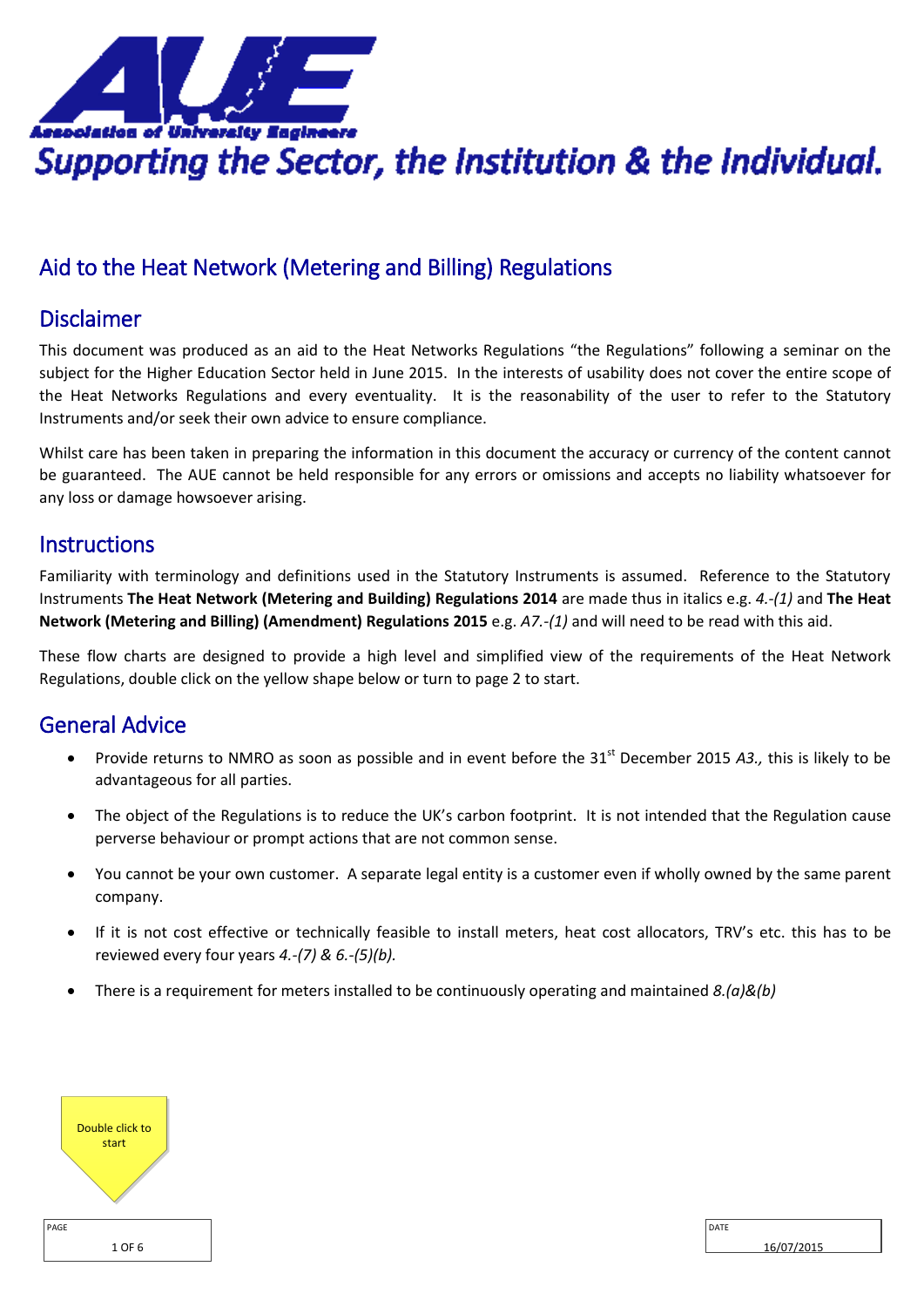<span id="page-1-0"></span>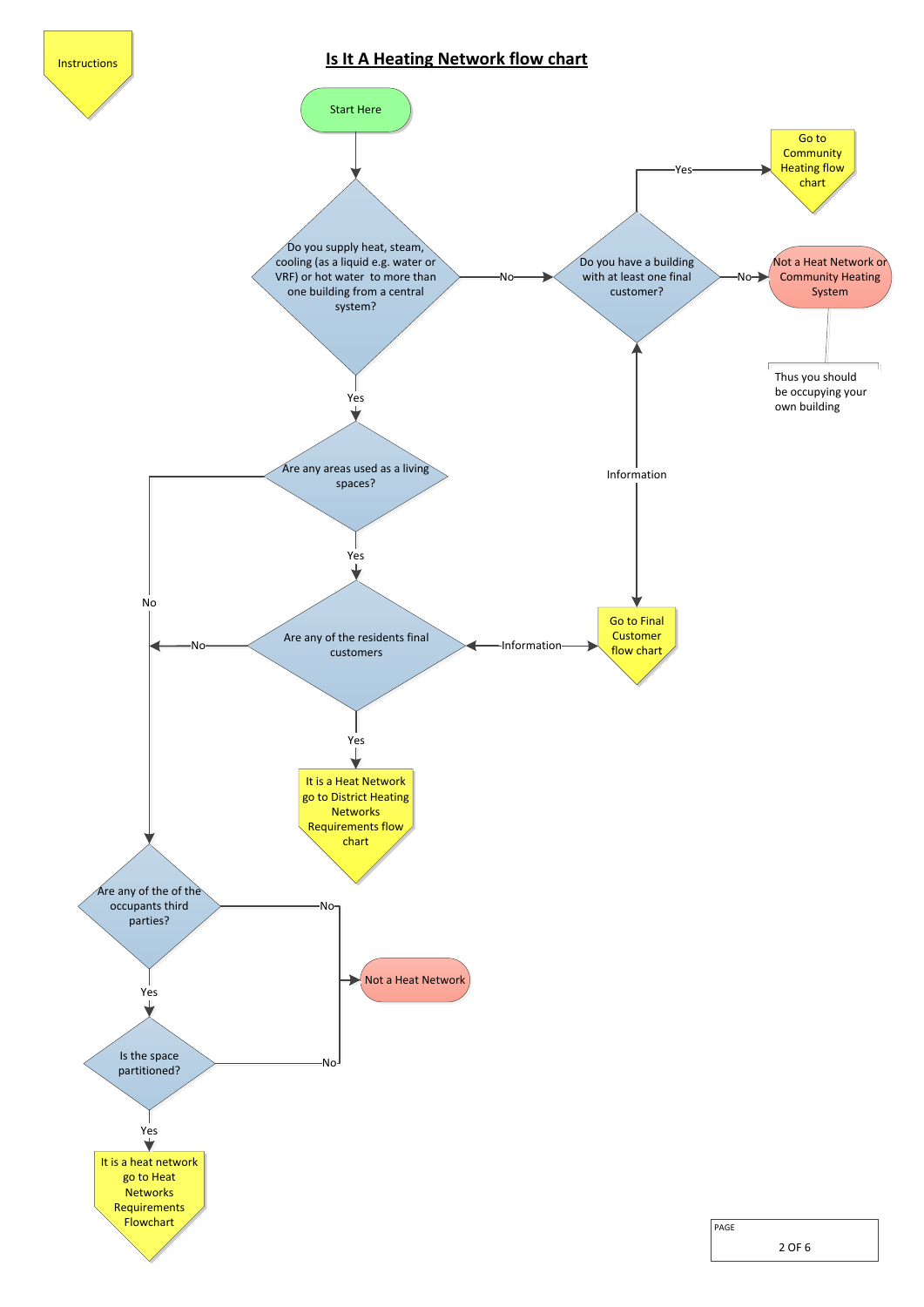#### **District Heating Networks Requirements**

<span id="page-2-0"></span>

PAGE **[Information](#page-5-0)** 

3 OF 6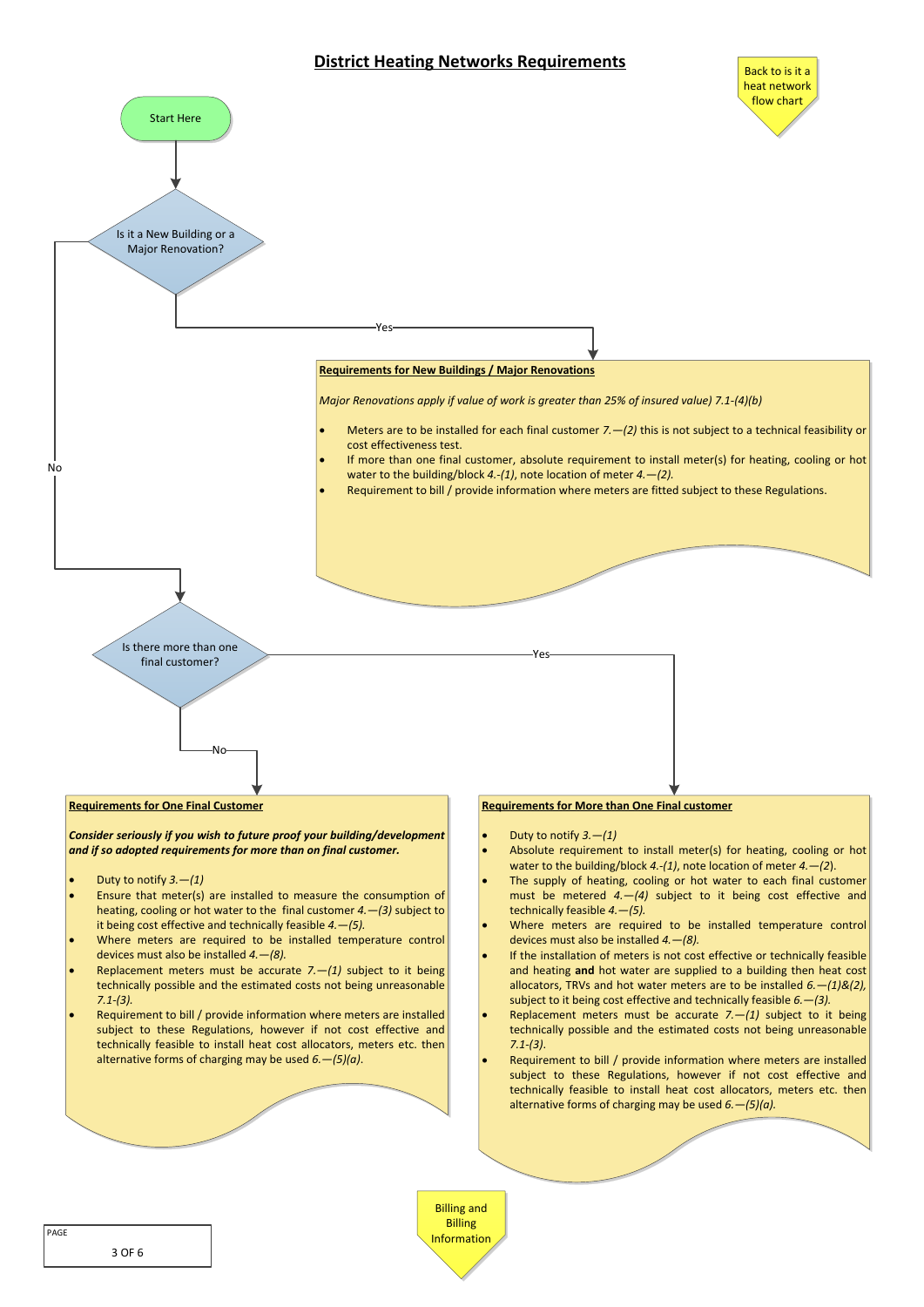#### **Community Heating Requirements**

<span id="page-3-0"></span>

PAGE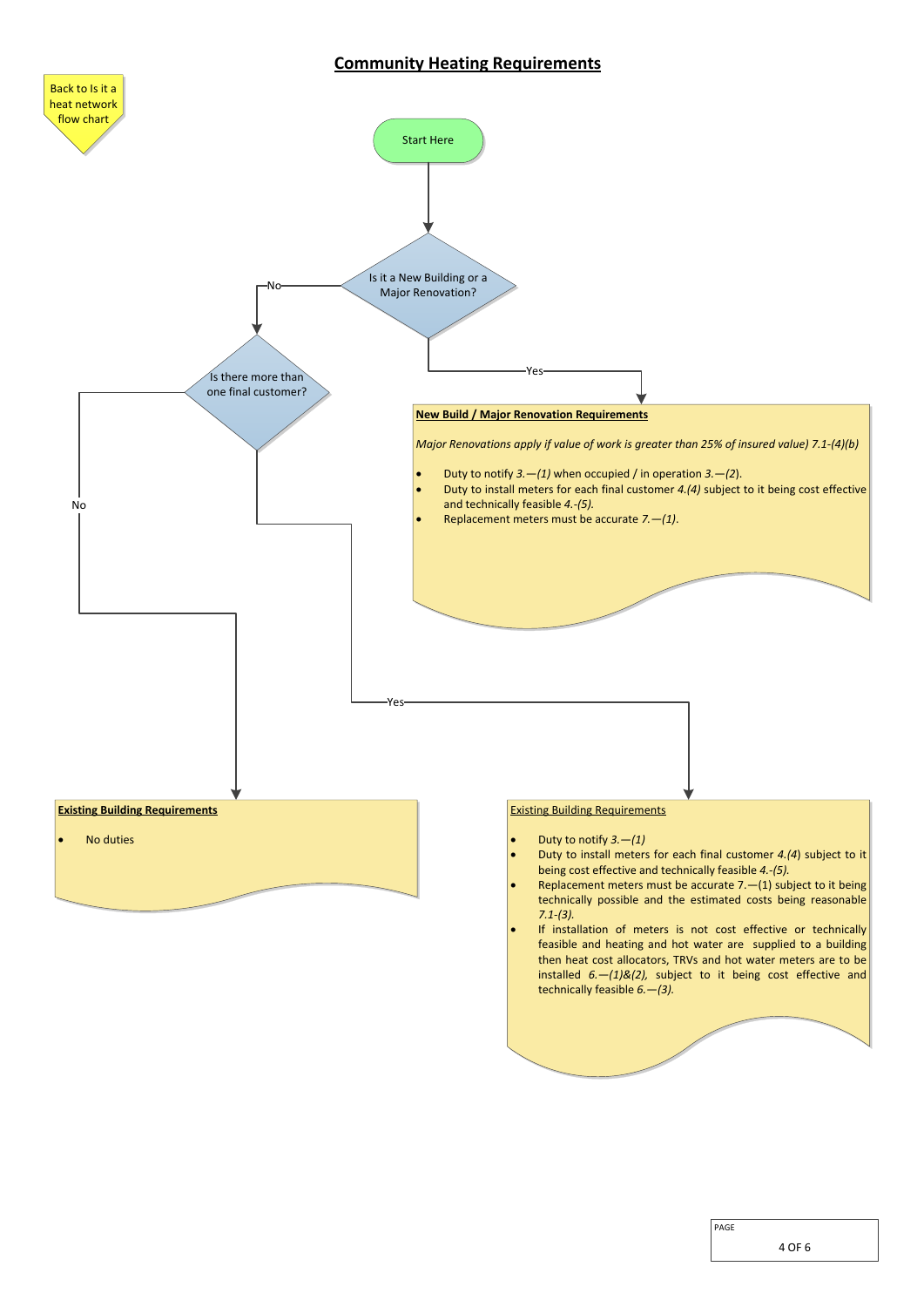#### <span id="page-4-0"></span>**Final Customer Flowchart**

<span id="page-4-1"></span>

5 OF 6